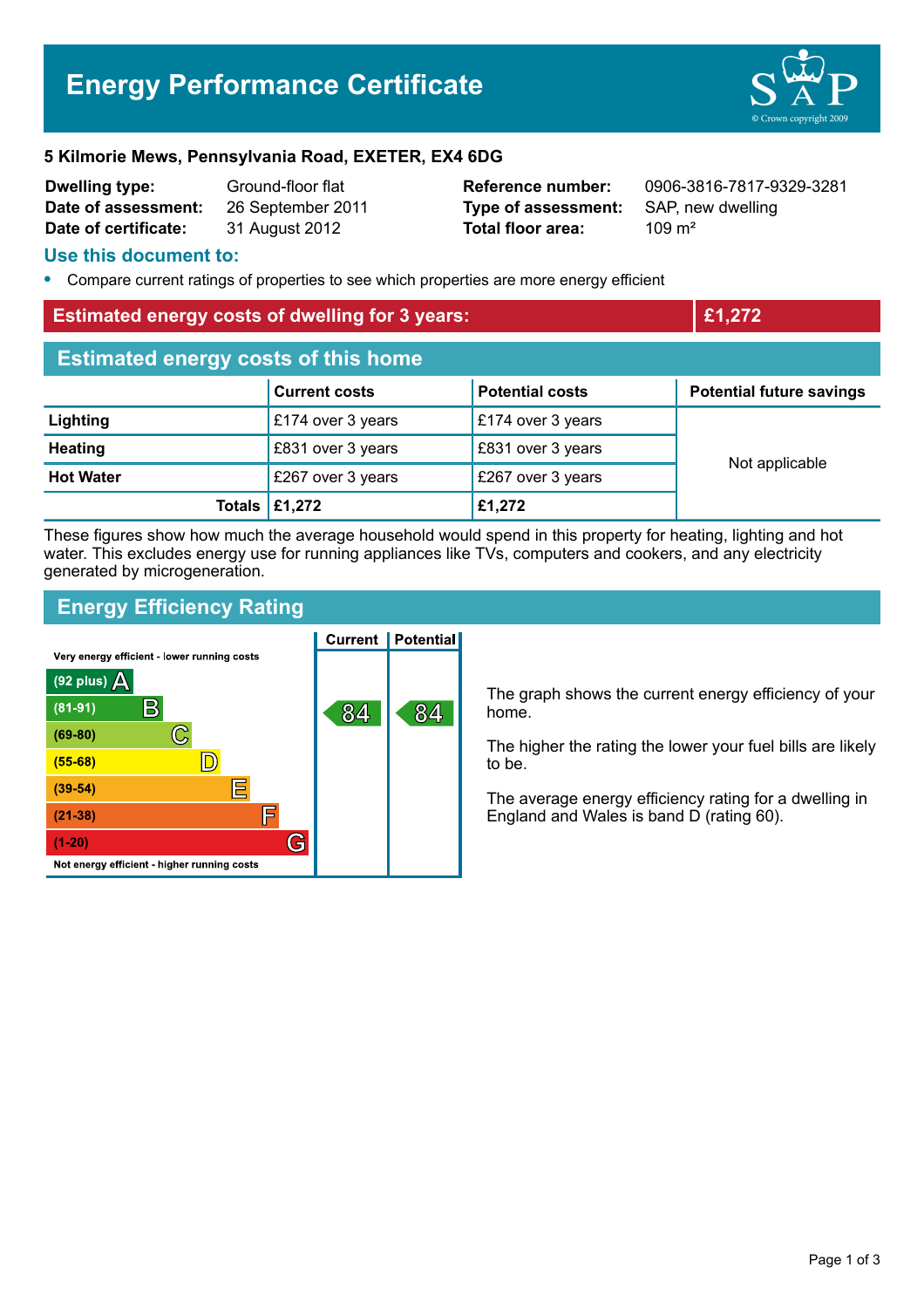### **Summary of this home's energy performance related features**

| <b>Element</b>        | <b>Description</b>                                                | <b>Energy Efficiency</b> |
|-----------------------|-------------------------------------------------------------------|--------------------------|
| Walls                 | Average thermal transmittance 0.17 W/m <sup>2</sup> K             | *****                    |
| Roof                  | Average thermal transmittance 0.15 W/m <sup>2</sup> K             | ★★★★☆                    |
| Floor                 | Average thermal transmittance 0.14 W/m <sup>2</sup> K             | *****                    |
| Windows               | Fully double glazed                                               | ★★★★☆                    |
| Main heating          | Boiler and radiators, mains gas                                   | ★★★★☆                    |
| Main heating controls | Time and temperature zone control                                 | *****                    |
| Secondary heating     | None                                                              |                          |
| Hot water             | From main system                                                  | ★★★★☆                    |
| Lighting              | Low energy lighting in all fixed outlets                          | *****                    |
| Air tightness         | Air permeability 4.9 m <sup>3</sup> /h.m <sup>2</sup> (as tested) | ★★★★☆                    |

Thermal transmittance is a measure of the rate of heat loss through a building element; the lower the value the better the energy performance.

Air permeability is a measure of the air tightness of a building; the lower the value the better the air tightness.

Current primary energy use per square metre of floor area: 78 kWh/m² per year

### **Low and zero carbon energy sources**

Low and zero carbon energy sources are sources of energy that release either very little or no carbon dioxide into the atmosphere when they are used. Installing these sources may help reduce energy bills as well as cutting carbon. There are none provided for this home.

#### **Recommendations**

None.